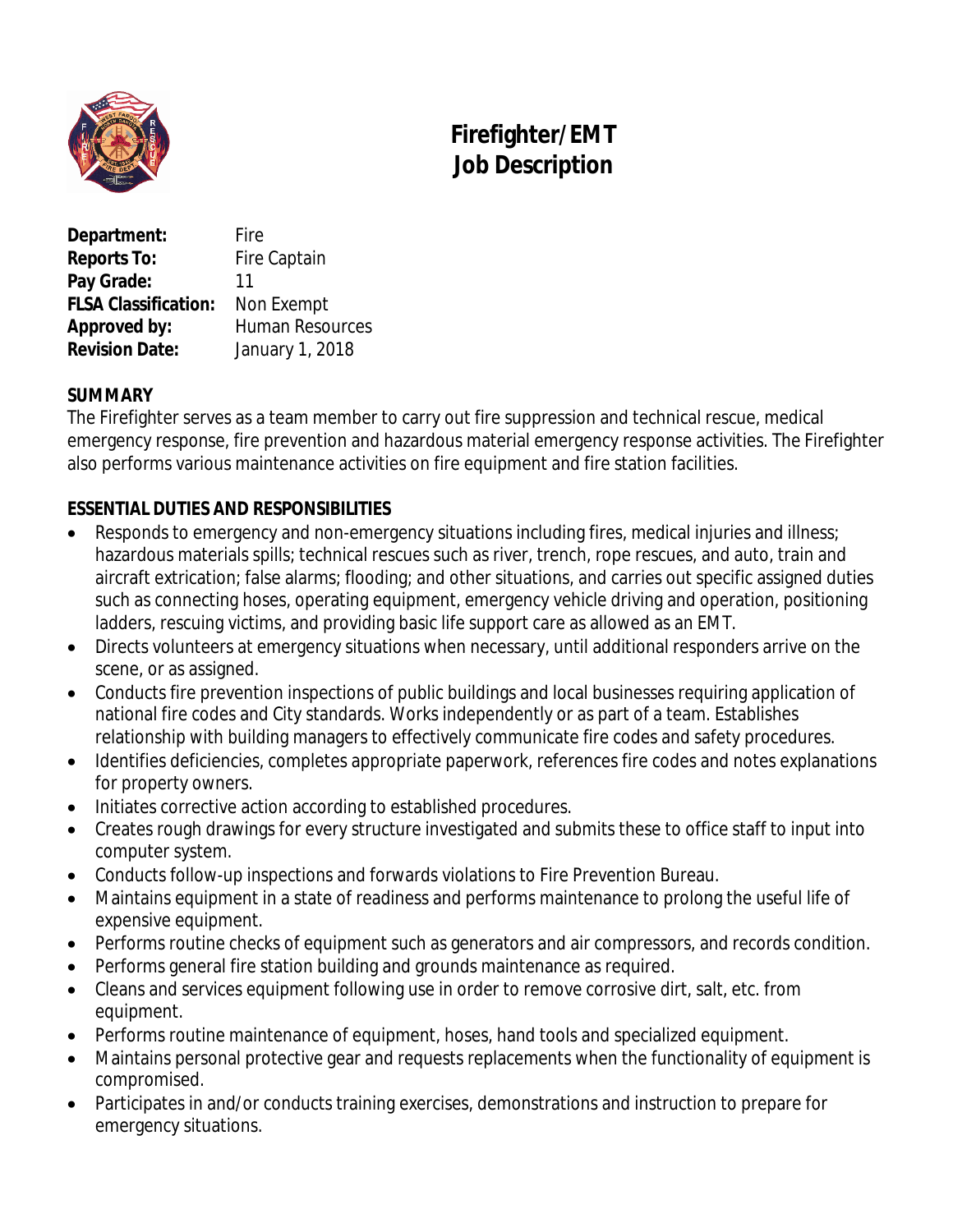- Provides on-the-job training, mentoring, and some work direction to new firefighters.
- Trains peers on any specialized training received.
- Performs public relations and education activities.
- Conducts fire stations tours.
- Gives presentations, demonstrations and instruction on fire and safety procedures to schools, community groups and other interested parties.
- Takes fire trucks to schools, block parties, and other events as scheduled.
- Communicates courteously and professionally and maintains working relationships with others in carrying out job functions.
- Frequently interacts with others in the work unit, the public, vendors or across departments to exchange detailed and/or technical information.
- Works safely, follows safe work practices, and identifies and reports unsafe work conditions.
- Performs other duties as required or assigned.

*An individual in this position must be able to successfully perform the essential duties and responsibilities listed below. Reasonable accommodations may be made to enable individuals with disabilities to perform the essential functions of this position.*

## **MINIMUM QUALIFICATIONS**

- Approved state or national accredited (IFSAC or ProBoard) **Firefighter I & II** certification that conforms to NFPA 1001 (2008 or 2013 Standards).
- Current NREMT Certification as an Emergency Medical Tech (EMT) or ability to gain certification within 12 months of hire.
- Ability to create and maintain effective working relationships with peers, superiors, other City departments, vendors, contractors, external government agencies and organizations.
- Strong communication skills, both orally and in writing.
- Valid driver's license.

## **PHYSICAL AND MENTAL DEMANDS**

Work involves response to unpredictable emergency situations for prolonged periods of extreme physical exertion without benefit of warm-up, scheduled rest periods, meals, access to medications, or hydration. While at emergency scenes, incumbent may have exposure to injury, trauma, blood-borne pathogens, traffic accidents, and visual and emotional trauma. Incumbent is required to take appropriate safety precautions and wear protective equipment. While wearing personal protective equipment, including SCBA, perform firefighting tasks (e.g. hoseline operations, extensive crawling, lifting and carrying heavy objects, ventilating roofs or walls using power or hand tools, forcible entry), rescue operations, and other emergency response actions under stressful conditions including working in extremely hot or cold environments for prolonged time periods. While wearing personal protective equipment, including SCBA incumbents must be able to stand, climb ladders, balance, kneel, stoop, crouch, crawl and reach; to walk or run on uneven surfaces; and to drag up to 200 pounds for a distance of 50 feet. There is fingering, grasping, feeling, talking, hearing/listening, seeing/observing, occasional lifting, pushing or pulling of up to 100 pounds, frequent lifting, pushing or pulling of up to 50 pounds and regular moving of objects up to 20 pounds. Moderate attention to detail and deadlines is required in completing reports and paperwork. Working 24 hour shifts is required, where sleep is frequently disrupted. The mental and physical requirements described here are representative of those that must be met by an individual to successfully perform the essential functions of this position.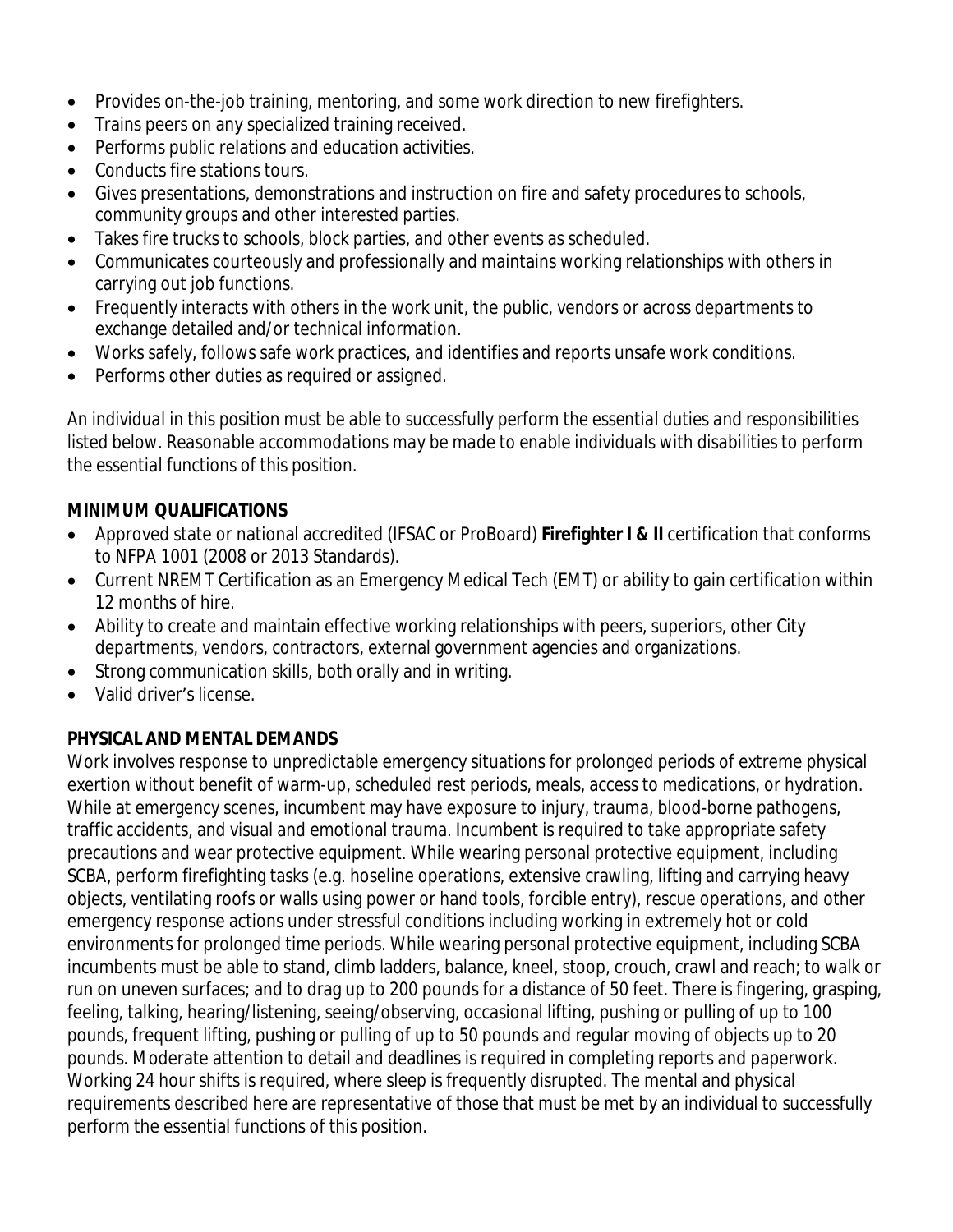#### **WORKING ENVIRONMENT**

There is regular exposure to very disagreeable working conditions such as fumes, fire, smoke, extreme weather conditions including ice, snow, extreme high and low temperatures, humidity, rain, dirt, mud. The work involves exposure to hazardous conditions such as toxic chemicals, slippery conditions, working in traffic areas and adverse road conditions. The work environment characteristics described here are representative of those an individual encounters while performing the essential functions of this position.

I have read and understand the duties, responsibilities, and requirements for this position. \*

Employee's Name (please print) and Employee Signature and Date

 $\overline{a}$ 

\*This document does not create an employment contract, implied or otherwise, other than an "at-will" employment relationship. The City of West Fargo retains the discretion to add duties or change the duties of this position at any time.